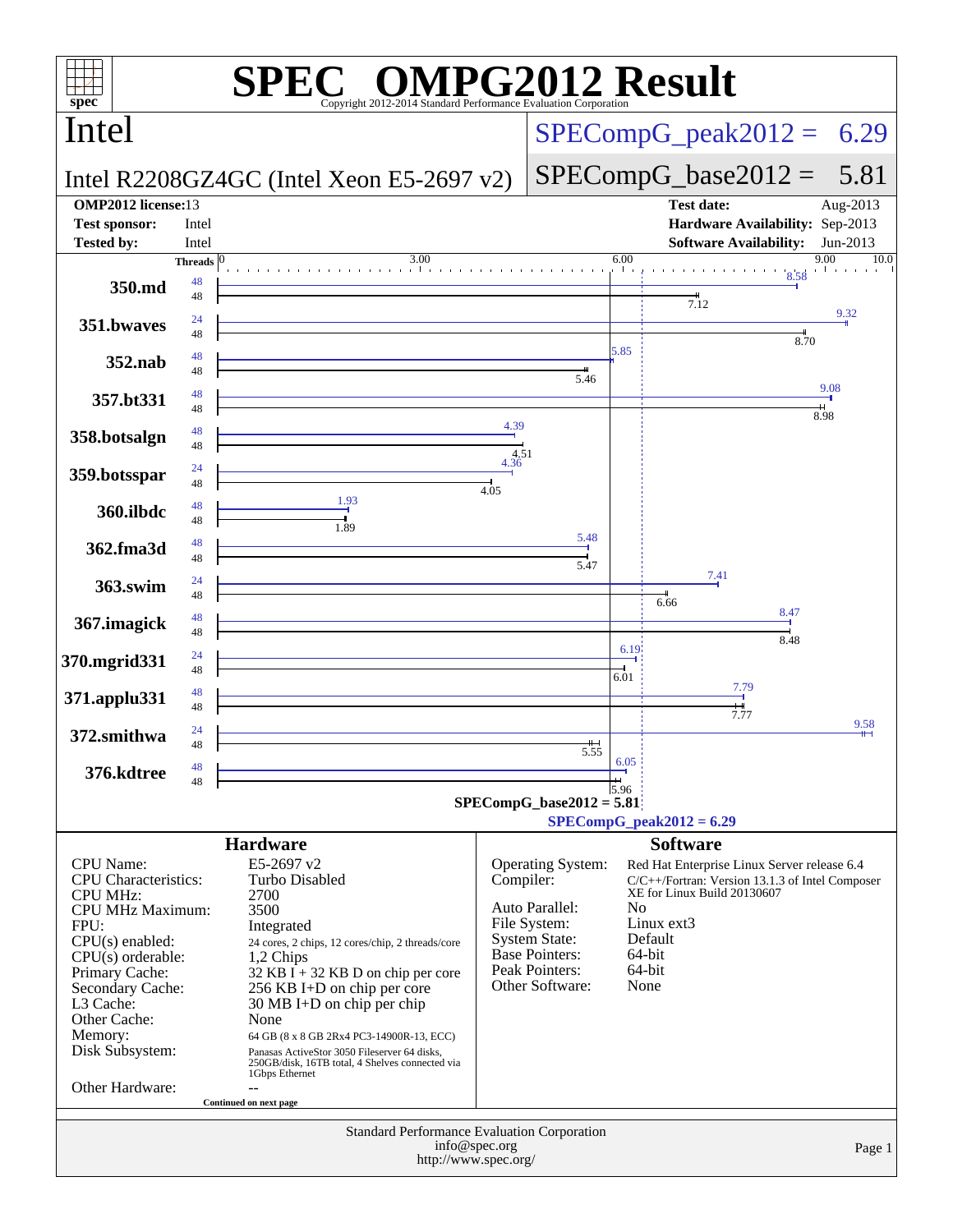## Intel

## Intel R2208GZ4GC (Intel Xeon E5-2697 v2)

[Base Threads Run:](http://www.spec.org/auto/omp2012/Docs/result-fields.html#BaseThreadsRun) 48<br>Minimum Peak Threads: 24 [Minimum Peak Threads:](http://www.spec.org/auto/omp2012/Docs/result-fields.html#MinimumPeakThreads)

[Maximum Peak Threads:](http://www.spec.org/auto/omp2012/Docs/result-fields.html#MaximumPeakThreads) 48

 $SPECompG<sub>peak2012</sub> = 6.29$ 

### $SPECompG_base2012 = 5.81$  $SPECompG_base2012 = 5.81$

**[OMP2012 license:](http://www.spec.org/auto/omp2012/Docs/result-fields.html#OMP2012license)**13 **[Test date:](http://www.spec.org/auto/omp2012/Docs/result-fields.html#Testdate)** Aug-2013 **[Test sponsor:](http://www.spec.org/auto/omp2012/Docs/result-fields.html#Testsponsor)** Intel **[Hardware Availability:](http://www.spec.org/auto/omp2012/Docs/result-fields.html#HardwareAvailability)** Sep-2013

**[Tested by:](http://www.spec.org/auto/omp2012/Docs/result-fields.html#Testedby)** Intel **[Software Availability:](http://www.spec.org/auto/omp2012/Docs/result-fields.html#SoftwareAvailability)** Jun-2013

### **[Results Table](http://www.spec.org/auto/omp2012/Docs/result-fields.html#ResultsTable) [Benchmark](http://www.spec.org/auto/omp2012/Docs/result-fields.html#Benchmark) [Threads](http://www.spec.org/auto/omp2012/Docs/result-fields.html#Threads) [Seconds](http://www.spec.org/auto/omp2012/Docs/result-fields.html#Seconds) [Ratio](http://www.spec.org/auto/omp2012/Docs/result-fields.html#Ratio) [Seconds](http://www.spec.org/auto/omp2012/Docs/result-fields.html#Seconds) [Ratio](http://www.spec.org/auto/omp2012/Docs/result-fields.html#Ratio) [Seconds](http://www.spec.org/auto/omp2012/Docs/result-fields.html#Seconds) [Ratio](http://www.spec.org/auto/omp2012/Docs/result-fields.html#Ratio) Base [Threads](http://www.spec.org/auto/omp2012/Docs/result-fields.html#Threads) [Seconds](http://www.spec.org/auto/omp2012/Docs/result-fields.html#Seconds) [Ratio](http://www.spec.org/auto/omp2012/Docs/result-fields.html#Ratio) [Seconds](http://www.spec.org/auto/omp2012/Docs/result-fields.html#Seconds) [Ratio](http://www.spec.org/auto/omp2012/Docs/result-fields.html#Ratio) [Seconds](http://www.spec.org/auto/omp2012/Docs/result-fields.html#Seconds) [Ratio](http://www.spec.org/auto/omp2012/Docs/result-fields.html#Ratio) Peak** [350.md](http://www.spec.org/auto/omp2012/Docs/350.md.html) 48 **[650](http://www.spec.org/auto/omp2012/Docs/result-fields.html#Median) [7.12](http://www.spec.org/auto/omp2012/Docs/result-fields.html#Median)** 650 7.12 654 7.08 48 **[540](http://www.spec.org/auto/omp2012/Docs/result-fields.html#Median) [8.58](http://www.spec.org/auto/omp2012/Docs/result-fields.html#Median)** 540 8.57 539 8.59 [351.bwaves](http://www.spec.org/auto/omp2012/Docs/351.bwaves.html) 48 **[521](http://www.spec.org/auto/omp2012/Docs/result-fields.html#Median) [8.70](http://www.spec.org/auto/omp2012/Docs/result-fields.html#Median)** 522 8.68 521 8.70 24 487 9.31 **[486](http://www.spec.org/auto/omp2012/Docs/result-fields.html#Median) [9.32](http://www.spec.org/auto/omp2012/Docs/result-fields.html#Median)** 486 9.33 [352.nab](http://www.spec.org/auto/omp2012/Docs/352.nab.html) 48 710 5.48 716 5.43 **[713](http://www.spec.org/auto/omp2012/Docs/result-fields.html#Median) [5.46](http://www.spec.org/auto/omp2012/Docs/result-fields.html#Median)** 48 665 5.85 668 5.83 **[665](http://www.spec.org/auto/omp2012/Docs/result-fields.html#Median) [5.85](http://www.spec.org/auto/omp2012/Docs/result-fields.html#Median)** [357.bt331](http://www.spec.org/auto/omp2012/Docs/357.bt331.html) 48 **[528](http://www.spec.org/auto/omp2012/Docs/result-fields.html#Median) [8.98](http://www.spec.org/auto/omp2012/Docs/result-fields.html#Median)** 527 8.99 531 8.92 48 522 9.09 523 9.07 **[522](http://www.spec.org/auto/omp2012/Docs/result-fields.html#Median) [9.08](http://www.spec.org/auto/omp2012/Docs/result-fields.html#Median)** [358.botsalgn](http://www.spec.org/auto/omp2012/Docs/358.botsalgn.html) 48 **[964](http://www.spec.org/auto/omp2012/Docs/result-fields.html#Median) [4.51](http://www.spec.org/auto/omp2012/Docs/result-fields.html#Median)** 964 4.51 964 4.51 48 991 4.39 **[990](http://www.spec.org/auto/omp2012/Docs/result-fields.html#Median) [4.39](http://www.spec.org/auto/omp2012/Docs/result-fields.html#Median)** 990 4.39 [359.botsspar](http://www.spec.org/auto/omp2012/Docs/359.botsspar.html) 48 1295 4.05 1297 4.05 **[1297](http://www.spec.org/auto/omp2012/Docs/result-fields.html#Median) [4.05](http://www.spec.org/auto/omp2012/Docs/result-fields.html#Median)** 24 1205 4.36 **[1205](http://www.spec.org/auto/omp2012/Docs/result-fields.html#Median) [4.36](http://www.spec.org/auto/omp2012/Docs/result-fields.html#Median)** 1206 4.35 [360.ilbdc](http://www.spec.org/auto/omp2012/Docs/360.ilbdc.html) 48 **[1885](http://www.spec.org/auto/omp2012/Docs/result-fields.html#Median) [1.89](http://www.spec.org/auto/omp2012/Docs/result-fields.html#Median)** 1872 1.90 1900 1.87 48 **[1848](http://www.spec.org/auto/omp2012/Docs/result-fields.html#Median) [1.93](http://www.spec.org/auto/omp2012/Docs/result-fields.html#Median)** 1837 1.94 1848 1.93 [362.fma3d](http://www.spec.org/auto/omp2012/Docs/362.fma3d.html) 48 693 5.48 694 5.47 **[694](http://www.spec.org/auto/omp2012/Docs/result-fields.html#Median) [5.47](http://www.spec.org/auto/omp2012/Docs/result-fields.html#Median)** 48 **[694](http://www.spec.org/auto/omp2012/Docs/result-fields.html#Median) [5.48](http://www.spec.org/auto/omp2012/Docs/result-fields.html#Median)** 694 5.48 692 5.49 [363.swim](http://www.spec.org/auto/omp2012/Docs/363.swim.html) 48 682 6.64 **[681](http://www.spec.org/auto/omp2012/Docs/result-fields.html#Median) [6.66](http://www.spec.org/auto/omp2012/Docs/result-fields.html#Median)** 680 6.66 24 611 7.41 **[611](http://www.spec.org/auto/omp2012/Docs/result-fields.html#Median) [7.41](http://www.spec.org/auto/omp2012/Docs/result-fields.html#Median)** 612 7.41 [367.imagick](http://www.spec.org/auto/omp2012/Docs/367.imagick.html) 48 829 8.48 **[829](http://www.spec.org/auto/omp2012/Docs/result-fields.html#Median) [8.48](http://www.spec.org/auto/omp2012/Docs/result-fields.html#Median)** 830 8.47 48 **[830](http://www.spec.org/auto/omp2012/Docs/result-fields.html#Median) [8.47](http://www.spec.org/auto/omp2012/Docs/result-fields.html#Median)** 830 8.47 829 8.48 [370.mgrid331](http://www.spec.org/auto/omp2012/Docs/370.mgrid331.html) 48 **[735](http://www.spec.org/auto/omp2012/Docs/result-fields.html#Median) [6.01](http://www.spec.org/auto/omp2012/Docs/result-fields.html#Median)** 735 6.01 734 6.02 24 **[714](http://www.spec.org/auto/omp2012/Docs/result-fields.html#Median) [6.19](http://www.spec.org/auto/omp2012/Docs/result-fields.html#Median)** 713 6.20 714 6.19 [371.applu331](http://www.spec.org/auto/omp2012/Docs/371.applu331.html) 48 **[780](http://www.spec.org/auto/omp2012/Docs/result-fields.html#Median) [7.77](http://www.spec.org/auto/omp2012/Docs/result-fields.html#Median)** 790 7.67 778 7.79 48 **[778](http://www.spec.org/auto/omp2012/Docs/result-fields.html#Median) [7.79](http://www.spec.org/auto/omp2012/Docs/result-fields.html#Median)** 779 7.78 777 7.80 [372.smithwa](http://www.spec.org/auto/omp2012/Docs/372.smithwa.html) 48 973 5.51 **[966](http://www.spec.org/auto/omp2012/Docs/result-fields.html#Median) [5.55](http://www.spec.org/auto/omp2012/Docs/result-fields.html#Median)** 948 5.65 24 **[559](http://www.spec.org/auto/omp2012/Docs/result-fields.html#Median) [9.58](http://www.spec.org/auto/omp2012/Docs/result-fields.html#Median)** 561 9.55 553 9.69 [376.kdtree](http://www.spec.org/auto/omp2012/Docs/376.kdtree.html) 48 764 5.89 754 5.97 **[754](http://www.spec.org/auto/omp2012/Docs/result-fields.html#Median) [5.96](http://www.spec.org/auto/omp2012/Docs/result-fields.html#Median)** 48 745 6.04 744 6.05 **[744](http://www.spec.org/auto/omp2012/Docs/result-fields.html#Median) [6.05](http://www.spec.org/auto/omp2012/Docs/result-fields.html#Median)** Results appear in the [order in which they were run.](http://www.spec.org/auto/omp2012/Docs/result-fields.html#RunOrder) Bold underlined text [indicates a median measurement.](http://www.spec.org/auto/omp2012/Docs/result-fields.html#Median)

### **[Platform Notes](http://www.spec.org/auto/omp2012/Docs/result-fields.html#PlatformNotes)**

 Sysinfo program /panfs/panfs3/users1/aknyaze1/OMP2012/Docs/sysinfo \$Rev: 395 \$ \$Date:: 2012-07-25 #\$ 8f8c0fe9e19c658963a1e67685e50647 running on esg006 Mon Aug 19 00:52:53 2013

 This section contains SUT (System Under Test) info as seen by some common utilities. To remove or add to this section, see: <http://www.spec.org/omp2012/Docs/config.html#sysinfo>

 From /proc/cpuinfo model name : Intel(R) Xeon(R) CPU E5-2697 v2 @ 2.70GHz 2 "physical id"s (chips) 48 "processors" cores, siblings (Caution: counting these is hw and system dependent. The following excerpts from /proc/cpuinfo might not be reliable. Use with caution.) cpu cores : 12 siblings : 24 physical 0: cores 0 1 2 3 4 5 8 9 10 11 12 13 physical 1: cores 0 1 2 3 4 5 8 9 10 11 12 13 cache size : 30720 KB

Continued on next page

Standard Performance Evaluation Corporation [info@spec.org](mailto:info@spec.org) <http://www.spec.org/>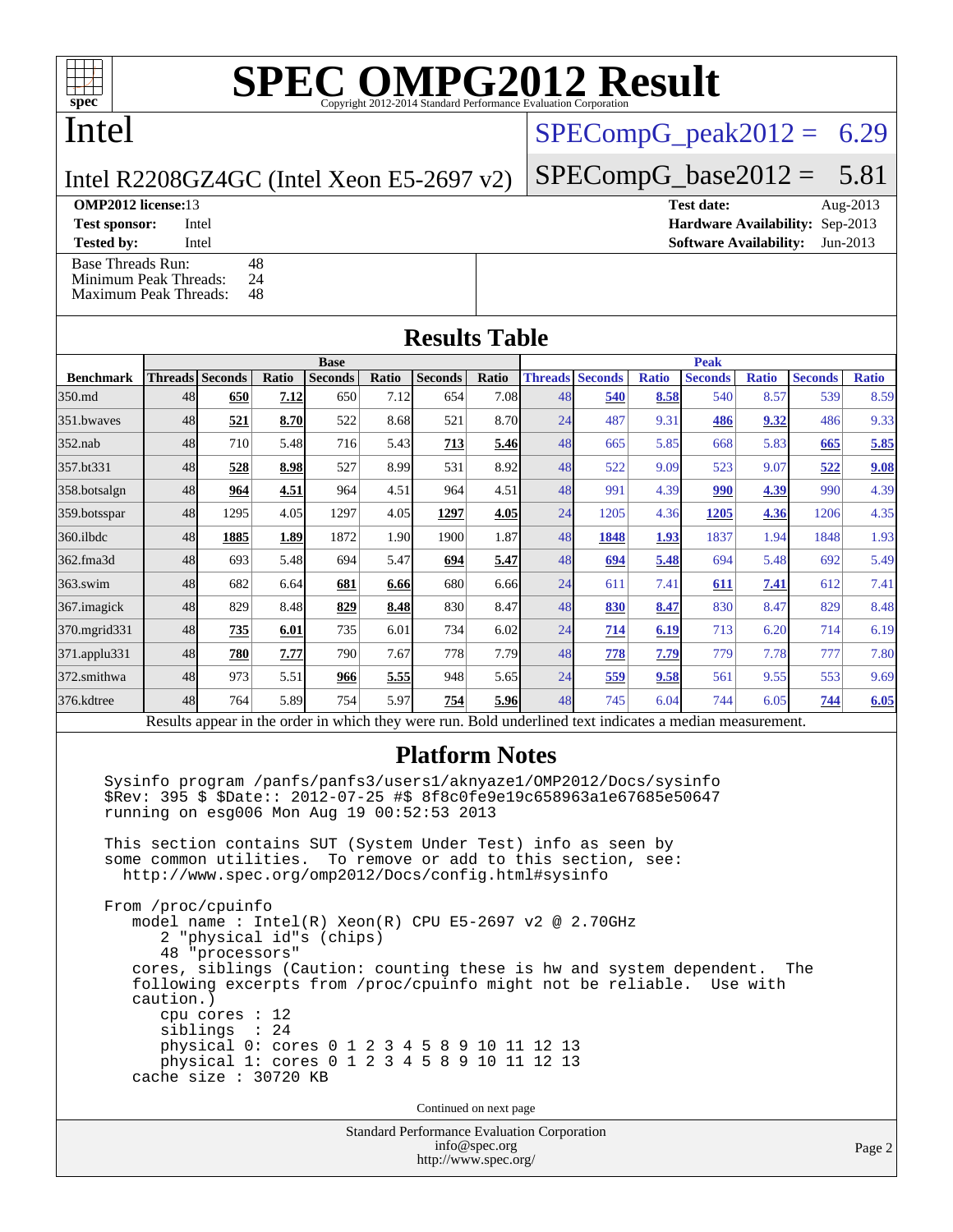

 $SPECompG<sub>peak2012</sub> = 6.29$ 

Intel

Intel R2208GZ4GC (Intel Xeon E5-2697 v2)

 $SPECompG_base2012 = 5.81$  $SPECompG_base2012 = 5.81$ 

**[OMP2012 license:](http://www.spec.org/auto/omp2012/Docs/result-fields.html#OMP2012license)**13 **[Test date:](http://www.spec.org/auto/omp2012/Docs/result-fields.html#Testdate)** Aug-2013 **[Test sponsor:](http://www.spec.org/auto/omp2012/Docs/result-fields.html#Testsponsor)** Intel **[Hardware Availability:](http://www.spec.org/auto/omp2012/Docs/result-fields.html#HardwareAvailability)** Sep-2013 **[Tested by:](http://www.spec.org/auto/omp2012/Docs/result-fields.html#Testedby)** Intel **[Software Availability:](http://www.spec.org/auto/omp2012/Docs/result-fields.html#SoftwareAvailability)** Jun-2013

### **[Platform Notes \(Continued\)](http://www.spec.org/auto/omp2012/Docs/result-fields.html#PlatformNotes)**

From /proc/meminfo<br>MemTotal: 65865132 kB HugePages\_Total: 0<br>Hugepagesize: 2048 kB Hugepagesize: /usr/bin/lsb\_release -d Red Hat Enterprise Linux Server release 6.4 (Santiago) From /etc/\*release\* /etc/\*version\* redhat-release: Red Hat Enterprise Linux Server release 6.4 (Santiago) system-release: Red Hat Enterprise Linux Server release 6.4 (Santiago) system-release-cpe: cpe:/o:redhat:enterprise\_linux:6server:ga:server uname -a: Linux esg006 2.6.32-358.6.2.el6.x86\_64.crt1 #4 SMP Fri May 17 15:33:33 MDT 2013 x86\_64 x86\_64 x86\_64 GNU/Linux run-level 3 Aug 16 15:51 SPEC is set to: /panfs/panfs3/users1/aknyaze1/OMP2012 Filesystem Type Size Used Avail Use% Mounted on panfs://36.101.211.1/users1 11T 66T 14% /panfs/panfs3/users1 Cannot run dmidecode; consider saying 'chmod +s /usr/sbin/dmidecode' (End of data from sysinfo program)

### **[General Notes](http://www.spec.org/auto/omp2012/Docs/result-fields.html#GeneralNotes)**

Standard Performance Evaluation Corporation [info@spec.org](mailto:info@spec.org) <http://www.spec.org/> Page 3 ======================================================================== BIOS settings notes: Intel Turbo Boost Technology (Turbo) : Disabled ======================================================================== General OMP Library Settings ENV\_KMP\_LIBRARY=turnaround ENV\_KMP\_STACKSIZE=190M ENV\_KMP\_BLOCKTIME=infinite ENV\_OMP\_DYNAMIC=FALSE ENV\_OMP\_NESTED=FALSE ======================================================================== General base OMP Library Settings ENV\_KMP\_AFFINITY=compact,0 ======================================================================== General peak OMP Library Settings ENV\_KMP\_AFFINITY=compact,0 ======================================================================== Continued on next page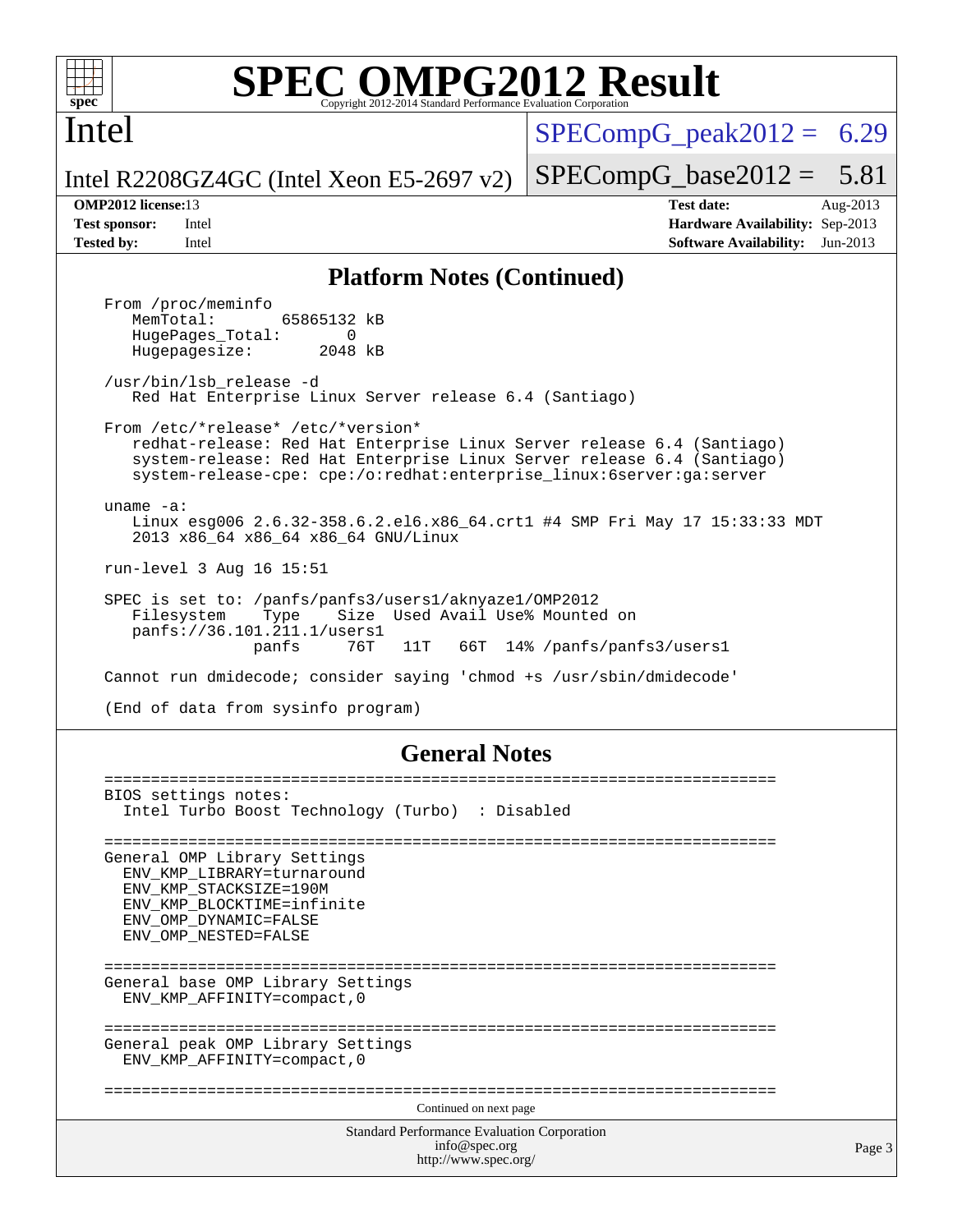

Intel

 $SPECompG_peak2012 = 6.29$  $SPECompG_peak2012 = 6.29$ 

Intel R2208GZ4GC (Intel Xeon E5-2697 v2)

 $SPECompG_base2012 = 5.81$  $SPECompG_base2012 = 5.81$ **[OMP2012 license:](http://www.spec.org/auto/omp2012/Docs/result-fields.html#OMP2012license)**13 **[Test date:](http://www.spec.org/auto/omp2012/Docs/result-fields.html#Testdate)** Aug-2013

**[Test sponsor:](http://www.spec.org/auto/omp2012/Docs/result-fields.html#Testsponsor)** Intel **[Hardware Availability:](http://www.spec.org/auto/omp2012/Docs/result-fields.html#HardwareAvailability)** Sep-2013 **[Tested by:](http://www.spec.org/auto/omp2012/Docs/result-fields.html#Testedby)** Intel **[Software Availability:](http://www.spec.org/auto/omp2012/Docs/result-fields.html#SoftwareAvailability)** Jun-2013

### **[General Notes \(Continued\)](http://www.spec.org/auto/omp2012/Docs/result-fields.html#GeneralNotes)**

Per benchmark peak OMP Library Settings

 ======================================================================== 351.bwaves:peak: ENV\_KMP\_AFFINITY=compact,1 ENV\_OMP\_SCHEDULE=static,1 ======================================================================== 362.fma3d:peak: ENV\_KMP\_AFFINITY=compact,1 ENV\_OMP\_SCHEDULE=guided ======================================================================== ENV\_OMP\_SCHEDULE=static,1 ======================================================================== 363.swim:peak: ENV\_KMP\_AFFINITY=compact,1 ======================================================================== 372.smithwa:peak: ENV\_KMP\_AFFINITY=compact,1

## **[Base Compiler Invocation](http://www.spec.org/auto/omp2012/Docs/result-fields.html#BaseCompilerInvocation)**

[C benchmarks](http://www.spec.org/auto/omp2012/Docs/result-fields.html#Cbenchmarks):  $i$ cc

[C++ benchmarks:](http://www.spec.org/auto/omp2012/Docs/result-fields.html#CXXbenchmarks) [icpc](http://www.spec.org/omp2012/results/res2013q3/omp2012-20130820-00031.flags.html#user_CXXbase_intel_icpc_2d899f8d163502b12eb4a60069f80c1c)

[Fortran benchmarks](http://www.spec.org/auto/omp2012/Docs/result-fields.html#Fortranbenchmarks): [ifort](http://www.spec.org/omp2012/results/res2013q3/omp2012-20130820-00031.flags.html#user_FCbase_intel_ifort_8a5e5e06b19a251bdeaf8fdab5d62f20)

## **[Base Portability Flags](http://www.spec.org/auto/omp2012/Docs/result-fields.html#BasePortabilityFlags)**

 350.md: [-FR](http://www.spec.org/omp2012/results/res2013q3/omp2012-20130820-00031.flags.html#user_baseFPORTABILITY350_md_f-FR) 357.bt331: [-mcmodel=medium](http://www.spec.org/omp2012/results/res2013q3/omp2012-20130820-00031.flags.html#user_basePORTABILITY357_bt331_f-mcmodel_3a41622424bdd074c4f0f2d2f224c7e5) 363.swim: [-mcmodel=medium](http://www.spec.org/omp2012/results/res2013q3/omp2012-20130820-00031.flags.html#user_basePORTABILITY363_swim_f-mcmodel_3a41622424bdd074c4f0f2d2f224c7e5) 367.imagick: [-std=c99](http://www.spec.org/omp2012/results/res2013q3/omp2012-20130820-00031.flags.html#user_baseCPORTABILITY367_imagick_f-std_2ec6533b6e06f1c4a6c9b78d9e9cde24)

## **[Base Optimization Flags](http://www.spec.org/auto/omp2012/Docs/result-fields.html#BaseOptimizationFlags)**

[C benchmarks](http://www.spec.org/auto/omp2012/Docs/result-fields.html#Cbenchmarks):

[-O2](http://www.spec.org/omp2012/results/res2013q3/omp2012-20130820-00031.flags.html#user_CCbase_f-O2) [-openmp](http://www.spec.org/omp2012/results/res2013q3/omp2012-20130820-00031.flags.html#user_CCbase_f-openmp) [-ipo](http://www.spec.org/omp2012/results/res2013q3/omp2012-20130820-00031.flags.html#user_CCbase_f-ipo_84062ab53814f613187d02344b8f49a7) [-xAVX](http://www.spec.org/omp2012/results/res2013q3/omp2012-20130820-00031.flags.html#user_CCbase_f-xAVX) [-ansi-alias](http://www.spec.org/omp2012/results/res2013q3/omp2012-20130820-00031.flags.html#user_CCbase_f-ansi-alias)

Continued on next page

Standard Performance Evaluation Corporation [info@spec.org](mailto:info@spec.org) <http://www.spec.org/>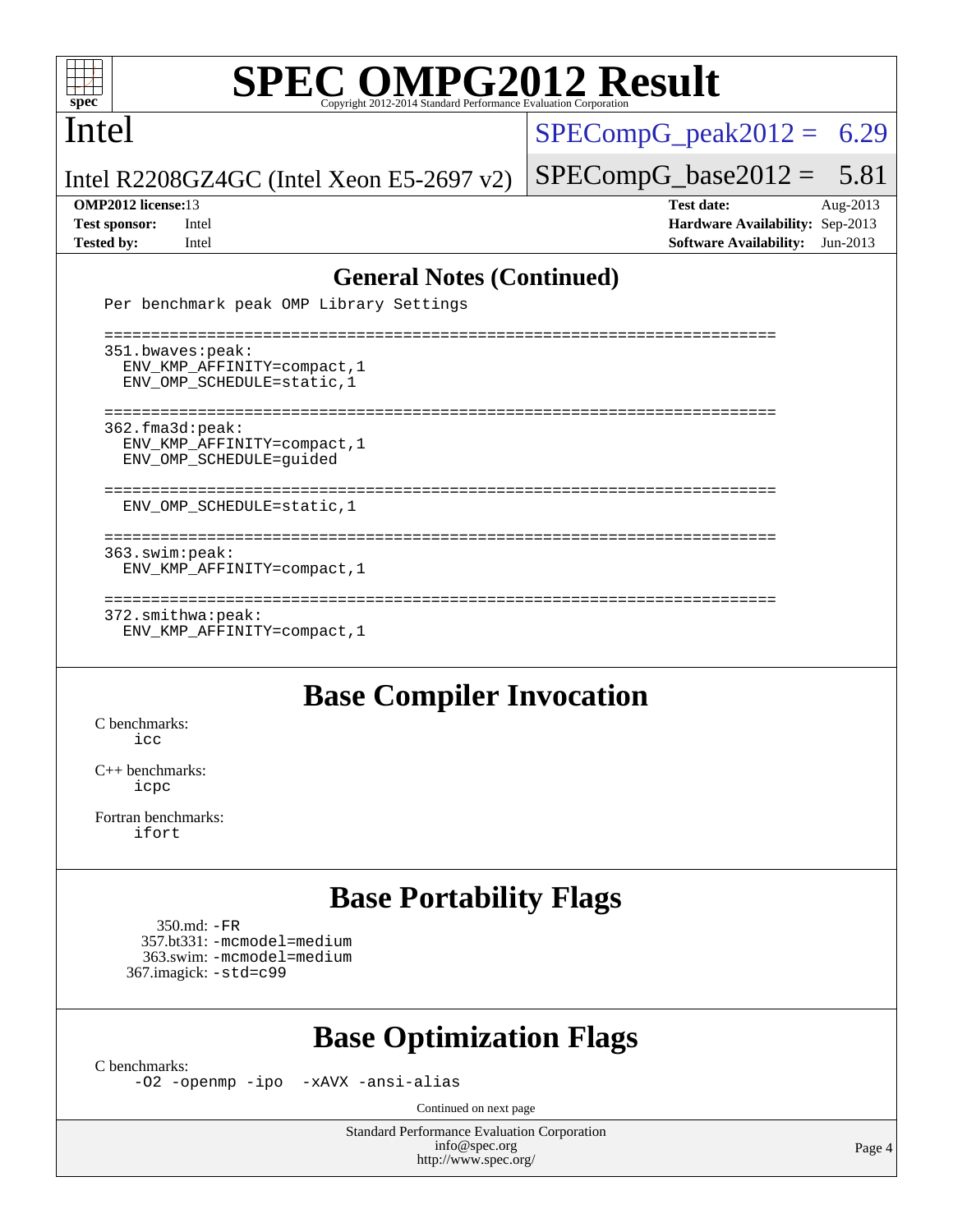

Intel

 $SPECompG_peak2012 = 6.29$  $SPECompG_peak2012 = 6.29$ 

 $SPECompG_base2012 = 5.81$  $SPECompG_base2012 = 5.81$ 

Intel R2208GZ4GC (Intel Xeon E5-2697 v2)

**[OMP2012 license:](http://www.spec.org/auto/omp2012/Docs/result-fields.html#OMP2012license)**13 **[Test date:](http://www.spec.org/auto/omp2012/Docs/result-fields.html#Testdate)** Aug-2013 **[Test sponsor:](http://www.spec.org/auto/omp2012/Docs/result-fields.html#Testsponsor)** Intel **[Hardware Availability:](http://www.spec.org/auto/omp2012/Docs/result-fields.html#HardwareAvailability)** Sep-2013 **[Tested by:](http://www.spec.org/auto/omp2012/Docs/result-fields.html#Testedby)** Intel **[Software Availability:](http://www.spec.org/auto/omp2012/Docs/result-fields.html#SoftwareAvailability)** Jun-2013

## **[Base Optimization Flags \(Continued\)](http://www.spec.org/auto/omp2012/Docs/result-fields.html#BaseOptimizationFlags)**

[C++ benchmarks:](http://www.spec.org/auto/omp2012/Docs/result-fields.html#CXXbenchmarks) [-O2](http://www.spec.org/omp2012/results/res2013q3/omp2012-20130820-00031.flags.html#user_CXXbase_f-O2) [-openmp](http://www.spec.org/omp2012/results/res2013q3/omp2012-20130820-00031.flags.html#user_CXXbase_f-openmp) [-ipo](http://www.spec.org/omp2012/results/res2013q3/omp2012-20130820-00031.flags.html#user_CXXbase_f-ipo_84062ab53814f613187d02344b8f49a7) [-xAVX](http://www.spec.org/omp2012/results/res2013q3/omp2012-20130820-00031.flags.html#user_CXXbase_f-xAVX) [-ansi-alias](http://www.spec.org/omp2012/results/res2013q3/omp2012-20130820-00031.flags.html#user_CXXbase_f-ansi-alias)

[Fortran benchmarks](http://www.spec.org/auto/omp2012/Docs/result-fields.html#Fortranbenchmarks): [-O2](http://www.spec.org/omp2012/results/res2013q3/omp2012-20130820-00031.flags.html#user_FCbase_f-O2) [-openmp](http://www.spec.org/omp2012/results/res2013q3/omp2012-20130820-00031.flags.html#user_FCbase_f-openmp) [-ipo](http://www.spec.org/omp2012/results/res2013q3/omp2012-20130820-00031.flags.html#user_FCbase_f-ipo_84062ab53814f613187d02344b8f49a7) [-xAVX](http://www.spec.org/omp2012/results/res2013q3/omp2012-20130820-00031.flags.html#user_FCbase_f-xAVX) [-align array64byte](http://www.spec.org/omp2012/results/res2013q3/omp2012-20130820-00031.flags.html#user_FCbase_f-align_c9377f996e966d652baaf753401d4725)

**[Peak Compiler Invocation](http://www.spec.org/auto/omp2012/Docs/result-fields.html#PeakCompilerInvocation)**

[C benchmarks](http://www.spec.org/auto/omp2012/Docs/result-fields.html#Cbenchmarks): [icc](http://www.spec.org/omp2012/results/res2013q3/omp2012-20130820-00031.flags.html#user_CCpeak_intel_icc_a87c68a857bc5ec5362391a49d3a37a6)

[C++ benchmarks:](http://www.spec.org/auto/omp2012/Docs/result-fields.html#CXXbenchmarks) [icpc](http://www.spec.org/omp2012/results/res2013q3/omp2012-20130820-00031.flags.html#user_CXXpeak_intel_icpc_2d899f8d163502b12eb4a60069f80c1c)

[Fortran benchmarks](http://www.spec.org/auto/omp2012/Docs/result-fields.html#Fortranbenchmarks): [ifort](http://www.spec.org/omp2012/results/res2013q3/omp2012-20130820-00031.flags.html#user_FCpeak_intel_ifort_8a5e5e06b19a251bdeaf8fdab5d62f20)

### **[Peak Portability Flags](http://www.spec.org/auto/omp2012/Docs/result-fields.html#PeakPortabilityFlags)**

 350.md: [-FR](http://www.spec.org/omp2012/results/res2013q3/omp2012-20130820-00031.flags.html#user_peakFPORTABILITY350_md_f-FR) 357.bt331: [-mcmodel=medium](http://www.spec.org/omp2012/results/res2013q3/omp2012-20130820-00031.flags.html#user_peakPORTABILITY357_bt331_f-mcmodel_3a41622424bdd074c4f0f2d2f224c7e5) 363.swim: [-mcmodel=medium](http://www.spec.org/omp2012/results/res2013q3/omp2012-20130820-00031.flags.html#user_peakPORTABILITY363_swim_f-mcmodel_3a41622424bdd074c4f0f2d2f224c7e5) 367.imagick: [-std=c99](http://www.spec.org/omp2012/results/res2013q3/omp2012-20130820-00031.flags.html#user_peakCPORTABILITY367_imagick_f-std_2ec6533b6e06f1c4a6c9b78d9e9cde24)

## **[Peak Optimization Flags](http://www.spec.org/auto/omp2012/Docs/result-fields.html#PeakOptimizationFlags)**

[C benchmarks](http://www.spec.org/auto/omp2012/Docs/result-fields.html#Cbenchmarks):

 352.nab: [-O3](http://www.spec.org/omp2012/results/res2013q3/omp2012-20130820-00031.flags.html#user_peakOPTIMIZE352_nab_f-O3) [-openmp](http://www.spec.org/omp2012/results/res2013q3/omp2012-20130820-00031.flags.html#user_peakOPTIMIZE352_nab_f-openmp) [-ipo](http://www.spec.org/omp2012/results/res2013q3/omp2012-20130820-00031.flags.html#user_peakOPTIMIZE352_nab_f-ipo_84062ab53814f613187d02344b8f49a7) [-xAVX](http://www.spec.org/omp2012/results/res2013q3/omp2012-20130820-00031.flags.html#user_peakOPTIMIZE352_nab_f-xAVX) [-fno-alias](http://www.spec.org/omp2012/results/res2013q3/omp2012-20130820-00031.flags.html#user_peakOPTIMIZE352_nab_f-no-alias_694e77f6c5a51e658e82ccff53a9e63a) [-opt-malloc-options=1](http://www.spec.org/omp2012/results/res2013q3/omp2012-20130820-00031.flags.html#user_peakOPTIMIZE352_nab_f-opt-malloc-options_d882ffc6ff87e51efe45f9a5190004b0) [-opt-calloc](http://www.spec.org/omp2012/results/res2013q3/omp2012-20130820-00031.flags.html#user_peakOPTIMIZE352_nab_f-opt-calloc) [-fp-model fast=2](http://www.spec.org/omp2012/results/res2013q3/omp2012-20130820-00031.flags.html#user_peakOPTIMIZE352_nab_f-fp-model_a7fb8ccb7275e23f0079632c153cfcab) [-no-prec-div](http://www.spec.org/omp2012/results/res2013q3/omp2012-20130820-00031.flags.html#user_peakOPTIMIZE352_nab_f-no-prec-div) [-no-prec-sqrt](http://www.spec.org/omp2012/results/res2013q3/omp2012-20130820-00031.flags.html#user_peakOPTIMIZE352_nab_f-no-prec-sqrt) [-ansi-alias](http://www.spec.org/omp2012/results/res2013q3/omp2012-20130820-00031.flags.html#user_peakCOPTIMIZE352_nab_f-ansi-alias) 358.botsalgn: [-O3](http://www.spec.org/omp2012/results/res2013q3/omp2012-20130820-00031.flags.html#user_peakOPTIMIZE358_botsalgn_f-O3) [-openmp](http://www.spec.org/omp2012/results/res2013q3/omp2012-20130820-00031.flags.html#user_peakOPTIMIZE358_botsalgn_f-openmp) [-ipo](http://www.spec.org/omp2012/results/res2013q3/omp2012-20130820-00031.flags.html#user_peakOPTIMIZE358_botsalgn_f-ipo_84062ab53814f613187d02344b8f49a7) [-xSSE4.2](http://www.spec.org/omp2012/results/res2013q3/omp2012-20130820-00031.flags.html#user_peakOPTIMIZE358_botsalgn_f-xSSE42_f91528193cf0b216347adb8b939d4107) [-fno-alias](http://www.spec.org/omp2012/results/res2013q3/omp2012-20130820-00031.flags.html#user_peakOPTIMIZE358_botsalgn_f-no-alias_694e77f6c5a51e658e82ccff53a9e63a) [-ansi-alias](http://www.spec.org/omp2012/results/res2013q3/omp2012-20130820-00031.flags.html#user_peakCOPTIMIZE358_botsalgn_f-ansi-alias) 359.botsspar: [-O3](http://www.spec.org/omp2012/results/res2013q3/omp2012-20130820-00031.flags.html#user_peakOPTIMIZE359_botsspar_f-O3) [-openmp](http://www.spec.org/omp2012/results/res2013q3/omp2012-20130820-00031.flags.html#user_peakOPTIMIZE359_botsspar_f-openmp) [-ipo](http://www.spec.org/omp2012/results/res2013q3/omp2012-20130820-00031.flags.html#user_peakOPTIMIZE359_botsspar_f-ipo_84062ab53814f613187d02344b8f49a7) [-xAVX](http://www.spec.org/omp2012/results/res2013q3/omp2012-20130820-00031.flags.html#user_peakOPTIMIZE359_botsspar_f-xAVX) [-fno-alias](http://www.spec.org/omp2012/results/res2013q3/omp2012-20130820-00031.flags.html#user_peakOPTIMIZE359_botsspar_f-no-alias_694e77f6c5a51e658e82ccff53a9e63a) [-ansi-alias](http://www.spec.org/omp2012/results/res2013q3/omp2012-20130820-00031.flags.html#user_peakCOPTIMIZE359_botsspar_f-ansi-alias) 367.imagick: [-O2](http://www.spec.org/omp2012/results/res2013q3/omp2012-20130820-00031.flags.html#user_peakOPTIMIZE367_imagick_f-O2) [-openmp](http://www.spec.org/omp2012/results/res2013q3/omp2012-20130820-00031.flags.html#user_peakOPTIMIZE367_imagick_f-openmp) [-ipo](http://www.spec.org/omp2012/results/res2013q3/omp2012-20130820-00031.flags.html#user_peakOPTIMIZE367_imagick_f-ipo_84062ab53814f613187d02344b8f49a7) [-xAVX](http://www.spec.org/omp2012/results/res2013q3/omp2012-20130820-00031.flags.html#user_peakOPTIMIZE367_imagick_f-xAVX) [-ansi-alias](http://www.spec.org/omp2012/results/res2013q3/omp2012-20130820-00031.flags.html#user_peakCOPTIMIZE367_imagick_f-ansi-alias) 372.smithwa: [-O2](http://www.spec.org/omp2012/results/res2013q3/omp2012-20130820-00031.flags.html#user_peakOPTIMIZE372_smithwa_f-O2) [-openmp](http://www.spec.org/omp2012/results/res2013q3/omp2012-20130820-00031.flags.html#user_peakOPTIMIZE372_smithwa_f-openmp) [-ipo](http://www.spec.org/omp2012/results/res2013q3/omp2012-20130820-00031.flags.html#user_peakOPTIMIZE372_smithwa_f-ipo_84062ab53814f613187d02344b8f49a7) [-xSSE4.2](http://www.spec.org/omp2012/results/res2013q3/omp2012-20130820-00031.flags.html#user_peakOPTIMIZE372_smithwa_f-xSSE42_f91528193cf0b216347adb8b939d4107) [-fno-alias](http://www.spec.org/omp2012/results/res2013q3/omp2012-20130820-00031.flags.html#user_peakOPTIMIZE372_smithwa_f-no-alias_694e77f6c5a51e658e82ccff53a9e63a) [-opt-streaming-stores always](http://www.spec.org/omp2012/results/res2013q3/omp2012-20130820-00031.flags.html#user_peakOPTIMIZE372_smithwa_f-opt-streaming-stores-always_66f55dbc532842151ebc4c82f4f5b019) [-opt-malloc-options=1](http://www.spec.org/omp2012/results/res2013q3/omp2012-20130820-00031.flags.html#user_peakOPTIMIZE372_smithwa_f-opt-malloc-options_d882ffc6ff87e51efe45f9a5190004b0) [-ansi-alias](http://www.spec.org/omp2012/results/res2013q3/omp2012-20130820-00031.flags.html#user_peakCOPTIMIZE372_smithwa_f-ansi-alias) [C++ benchmarks:](http://www.spec.org/auto/omp2012/Docs/result-fields.html#CXXbenchmarks) [-O3](http://www.spec.org/omp2012/results/res2013q3/omp2012-20130820-00031.flags.html#user_CXXpeak_f-O3) [-openmp](http://www.spec.org/omp2012/results/res2013q3/omp2012-20130820-00031.flags.html#user_CXXpeak_f-openmp) [-ipo](http://www.spec.org/omp2012/results/res2013q3/omp2012-20130820-00031.flags.html#user_CXXpeak_f-ipo_84062ab53814f613187d02344b8f49a7) [-xAVX](http://www.spec.org/omp2012/results/res2013q3/omp2012-20130820-00031.flags.html#user_CXXpeak_f-xAVX) [-fno-alias](http://www.spec.org/omp2012/results/res2013q3/omp2012-20130820-00031.flags.html#user_CXXpeak_f-no-alias_694e77f6c5a51e658e82ccff53a9e63a) [-ansi-alias](http://www.spec.org/omp2012/results/res2013q3/omp2012-20130820-00031.flags.html#user_CXXpeak_f-ansi-alias) Continued on next page

> Standard Performance Evaluation Corporation [info@spec.org](mailto:info@spec.org) <http://www.spec.org/>

Page 5